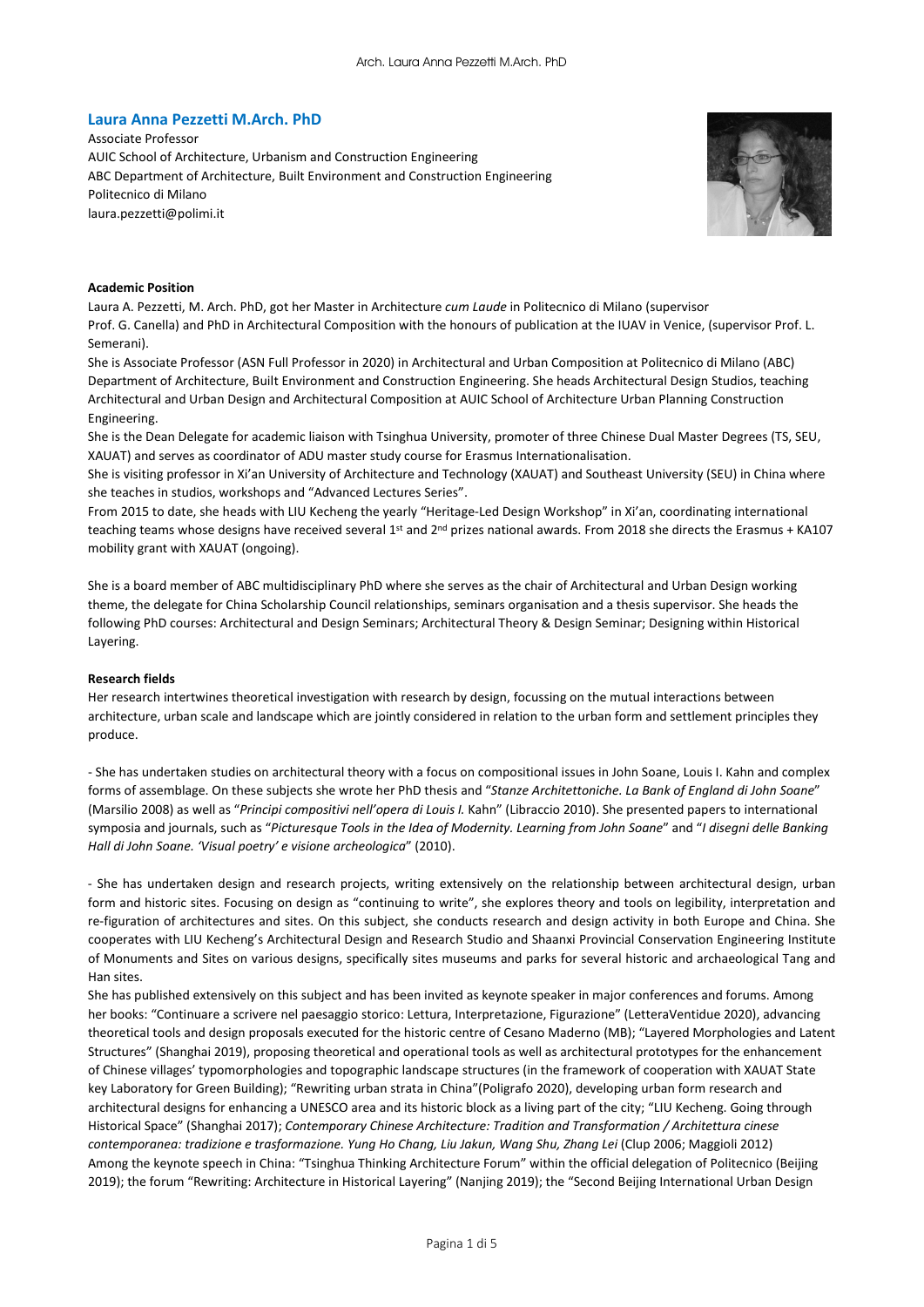Forum" (Beijing 2017); the forum "Between New and Old. Contemporary Attitudes towards the Built Environment" (Wuhan 2017); "ILIA International Landscape Planning and Design Convention" (Suzhou 2015).

- She has undertaken design and research projects on public buildings, writing extensively on their types and relationship in the making of the city. Specifically she has conducted designs and researches on school buildings.

She serves as coordinator of the Osservatorio Scuole (Schools Building Observatory) established by the ABC Department. She authored the monograph "Architetture per la Scuola: Impianto, Forma, Idea" (Clean 2012), wrote several papers, among them recently "Space-Places and the Third Teacher. The Issue of Architectural Space in the Age of Knowledge Cities and Schools 3.0" (Springer 2019) and with H. Khanamiryan "Accelerating Innovations. Wellbeing and Requalification of School Buildings after the Pandemic: Towards a "New Extraordinary" (2020).

During the first phase of the pandemic SARS-CoV2 she was in charge of the "Cantiere Spazi-Scuole" within the model "UNLOCK Milan", developed by Politecnico di Milano and Milan's Municipality (2020). She is in charge of the study for the redesign, innovation and upgrade of a large secondary school complex in Vimercate (MB) for the Provincial Government (2020) and of two design projects for the spatial innovation in Milan's primary schools (2020).

- Between 2011- 2019 she has been associated investigator in the "EU-Google" demonstrative project granted by the VII European Framework Program (FP7): "Energy Building Renovation for cities and districts", involving the retrofitting of two building and the recovery and design of green infrastructures. On the latter see the paper "Slow mobility, Greenways and Landscape Regeneration" (Springer 2019). Within this framework some design and guidelines for sustainable residential buildings and districts were delivered.

She has been a participant member in "PUMAH – Planning, Urban Management and Heritage" (FP7, People-2011-IRSES). She was PI in the "International Research on Cultural Land", in the framework of a Chinese National Research directed by Prof. Wang Shusheng, Vice President of XAUAT (China 2019-2020). She was awarded by the Lombardy Region the Research Grant on the topic of "Sustainable development of north-western urban axis, from Garibaldi to Expo2015. A Knowledge Hub for creative and technical innovation" (2011-2014). She was awarded the "Young Researcher 2006" fellowship by DPA Politecnico di Milano (2007) and granted by Ministry of Foreign Affairs for a research by ETSAM Madrid (2001).

The design activity includes competition designs (some of which awarded), academic designs and professional designs (private and public) in both Italy and China. Among these, the designs for the historic centre of Cesano Maderno, Site Museums for two Han and Tang archaeological areas in Xi'an (ongoing), Art City Museum in Xi'an, Film School in Nanjing (ongoing), school buildings at Casatenovo and Monreale, landscape green infrastructures at Chiaravalle-Rogoredo (MI).

She is the director of the book series "Chinese Notebooks. Researches and Designs" (Poligrafo) together with LIU Kecheng. Since 2016 she has been a member of the editorial board of Maggioli Politecnica publisher. She collaborates with international scientific journals as editorial committee ("FAMagasine. Ricerche e progetti sull'architettura e la città", Class A journal in the s.s.d. 08/D1), and as reviewer ("A+D Urban Form", class A, and "The Plan"), as well as contributor for "Abitare" (Class A).

She has curated several exhibitions and forums, among which: Universities for EXPO2015 "Cultural Landscape 1: Liu Kecheng. Going through Historical Space" and "Cultural Landscape 2: Heritage Protection in Xi'an City Planning. Protection, Knowledge, Design, and Enhancement" (2015); "Post-Euphoria Architecture in China – Yung Ho Chang: Five Projects" (2013); "Architecture and Composition" in the "School of Milan" (2010); "Unpacking Chinese Architecture: Tradition and Transformation. Yung Ho Chang, Liu Jakun, Wang Shu, Zhang Lei" (2005-06); "Mathias Klotz: Paisajes para l'educaćion" (Parma 2006).

# **Publications**

## **Books**

- *1.* L.A. Pezzetti (2020). *Rewriting Urban Strata in China: Reading, Interpreting, Recoding Xi'an Xiaoyan Ta's Historic Urban Landscape*. Padova: Il Poligrafo. ISBN 978-88-9387-134-1
- 2. L.A. Pezzetti (2020). *Continuare a scrivere nel paesaggio storico: Lettura, interpretazione, figurazione*. Siracusa: LetteraVentidue. ISBN 978-88-6242-454-7
- 3. L.A. Pezzetti (2019). *Layered Morphologies and Latent Structures: Reading, Decoding and Rewriting to Enhance Historic Rurban Landscape*, Shanghai: Tongji University Press. ISBN 978-7-5608-8800-2
- 4. L.A. Pezzetti and Xiao Li (2017), *Liu Kecheng. Going through Historical Space*, Shanghai: Zhongguo jiianzhu gongye chubanshe. ISBN 978-7112-21285-9
- 5. L.A. Pezzetti (2012). *Architetture per la scuola. Impianto, forma, idea,* Napoli: CLEAN. ISBN 9788884972323
- 6. L.A. Pezzetti (2012). *Contemporary Chinese Architecture: Tradition and Transformation / Architettura cinese contemporanea: tradizione e trasformazione,* Ristampa. Milano: Maggioli. (Milano: Clup 2006). ISBN: 8838761876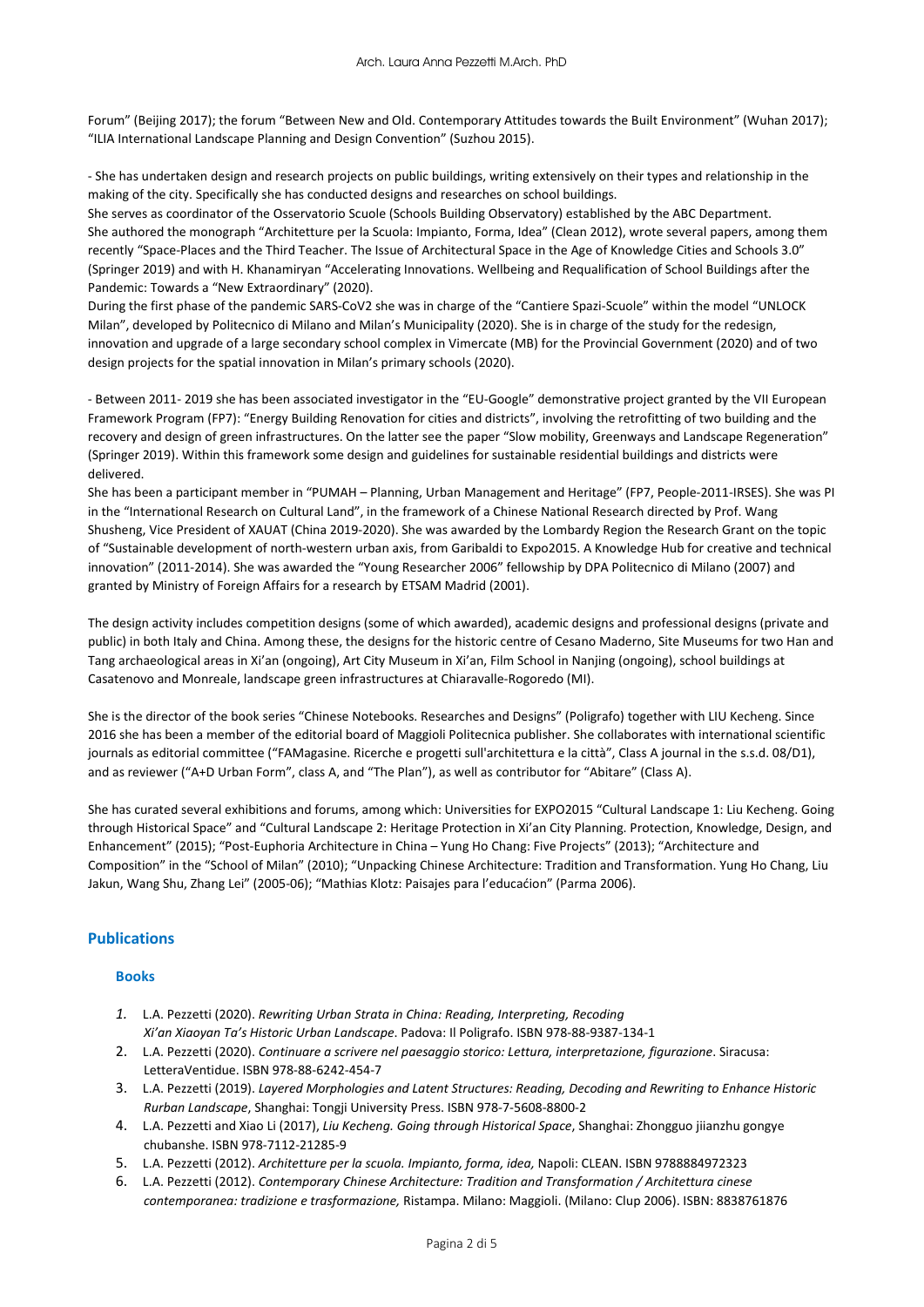- 7. F. Lambertucci; M. Meriggi; C. Pallini; L. A. Pezzetti; P. Posocco (2010). *Cinque interventi sulla composizione architettonica* (*Five Lectures on Architectural Composition*)*,* Milano: Lampi di Stampa. ISBN 9788848810135
- 8. L.A. Pezzetti (2008). *Cesano Maderno- Besana in Brianza: progetti didattici della Facoltà di Architettura Civile* (*Cesano Maderno – Besana in Brianza. Projects from the School of Architettura Civile*). Missaglia: Bellavite. ISBN: 9788875110888

## **Book's chapters**

- 1. L.A. Pezzetti (2020). "Reconstruction Narratives: Historical Space, Memory and Nostalgia. Three Modes between Protection and Rewriting in Chinese Built Heritage Practices", in *Aleppo: A Unique City. Challenges in Revitalising Historic Cities*, a cura di A. D'Erchia, pp.112-119*.* Palermo: LetteraVentidue. ISBN 978-88-6242-345-8.
- 2. Pezzetti, Laura A. (2020). "Layered Morphologies and Topographic Structures: Substrata, Assemblage and Design Writing", ISUF Italy, 2020 International Conference 'Urban Substrata and City Regeneration' (forthcoming).
- 3. Pezzetti, Laura A. (2019). "Space-Places and the Third Teacher. The Issue of Architectural Space in the Age of Knowledge Cities and Schools 3.0" in *[Buildings for Education:](https://www.springer.com/gp/book/9783030336868) A Multidisciplinary Overview of the Design of School Buildings*, a cura di Della Torre, S., Bocciarelli, M., Daglio, L., Neri, R., pp. 214-224. Springer. ISBN 978-3-030-33687-5
- 4. Pezzetti, Laura A. and Neri, Raffaella (2019). "Slow mobility, Greenways and Landscape Regeneration. Reusing Milan's Parco Sud Decommissioned Rail line as a Landscape Cycle Path" in *The regeneration of the built environment from a circular economy perspective*, a cura di Della Torre, S., Cattaneo, S., Lenzi, C. , Zanelli, A., pp. 147-156., Springer. ISBN 978- 3-030-33256-3
- 5. Domenico Chizzoniti, Luca Monica, Tomaso Monestiroli, Raffaella Neri and Laura Anna Pezzetti. 'Design for Schools', in *[Buildings for Education:](https://www.springer.com/gp/book/9783030336868) A Multidisciplinary Overview of the Design of School Buildings*, a cura di Della Torre, S., Bocciarelli, M., Daglio, L., Neri, R., pp. 214-224. Springer. ISBN 978-3-030-33687-5
- 6. Laura A., Pezzetti (2019). "Layered Morphologies and Topographical Structures in Historic Rurban Landscape: Integrating Typo-Morphological, Topographical and Landscape tools with Feng Shui", Nicosia, ISUF*, XXVI International Seminar on Urban Form*, forthcoming in *Urban Morphology* (in stampa).
- 7. L.A. Pezzetti (2016). "Storia e progetto dell'edificio scolastico. Architettura educatrice nella città della conoscenza", in *Rivoluzione scuola. Valori, spazi, metodi,* a cura di C. Poli*,* Padova: Overview Editore. ISBN 978-88-98703-02-9
- 8. L.A. Pezzetti (2015). "Architettura educatrice. Ideologia del reale o utopia della realtà?", in *Per una architettura realista*, a cura di G. Canella; E. Manganaro con L. Locatelli, pp-292-295, Milano: Maggioli Editore. ISBN 978-88-916-0927-4
- 9. L.A. Pezzetti (2015). "Working within Historic Layering in the Urban Regeneration of "SNIA" Industrial Heritage Site. An Italian Case Study", in *Survey, Research and Conservation of Chinese Industrial Architecture Heritage (No.5). Collected Papers of the Fifth International Academic Conference on Chinese Industrial Architecture Heritage, 201*4, a cura di Zhu Wenyi - Liu Boying Beijing: Tsinghua University Press. ISBN 978-7-302-41443-8
- 10. L.A. Pezzetti (2014). "Picturesque Tools in the Idea of Modernity. Learning from John Soane", in AA.VV., *Cities, in Transformation, Research & Design. Ideas, Methods, Techniques, Tools, Case Studies,* 116-125, Padova: Il Poligrafo. ISBN 978-88-7115-829-7
- 11. L.A. Pezzetti (2014). "Secundino Zuazo: infrastruttura, paesaggio tecnico e nuove centralità. Madrid, Bilbao, Saragozza", in *La Freccia del tempo. Ricerche e progetti di architettura delle infrastrutture*, a cura di C. Cozza e I. *Valente,* pp. 118-120, Pearson Italia, ISBN: 9788861599949
- *12.* L.A. Pezzetti (2012). "Architettura, paesaggio, infrastruttura dall'Ensanche ai progetti di Zuazo e Stirling", in *Città porto. Matrici architetture scenari,* a cura di C. Pallini - S. Recalcati, pp. 159-169, Libraccio Editore, ISBN: 9788897748151
- 13. L.A. Pezzetti (2013). "Knowledge Hubs: la questione urbana. Città europee e città cinesi", in V. Corradi E. M. Tacchi (eds), *Nuove società urbane. Trasformazioni della città tra Europa e Asia*, Milano: Franco Angeli. ISBN 9788820454487
- 14. L.A. Pezzetti (2013). "Architettura educatrice. Ideologia del reale o utopia della realtà?", in *Architettura e realismo*, Milano: Maggioli. ISBN 9788838762215
- 15. L.A. Pezzetti (2008). "Stanze Architettoniche. La Bank of England di John Soane" (Architectural Rooms. John Soane's Bank of England), in E. Mantese (ed.), *Carattere, narrazione, variazione*, Venezia: Marsilio. ISBN: 9788831794756
- 16. L.A. Pezzetti (2006). "Mathias Klotz: Paisajes para l'educacion*",* in *Architettura di rara bellezza*, a cura di E. Prandi, p. 194-200, Parma, Faedizioni, ISBN: 8889739061
- 17. L.A. Pezzetti (2004). "Presenze affabili nella continuità della storia. Considerazioni in margine a un'intervista con Gottfried Böhm", in *Eteroarchitettura*, a cura di E. Prandi, p.140-145, Parma, MUP, Monte Università di Parma. ISBN: 8888710981
- 18. L.A. Pezzetti (2001). "La Strada tra invenzione tipologica e costruzione del paesaggio", in *S.S.9 Via Emilia. Progetti Architettonici e nuovi luoghi lungo la via Emilia tra città e città*, a cura di C. Quintelli, p. 99-109, Milano, Editrice Abitare Segesta, ISBN: 8886116446
- 19. L.A. Pezzetti (2000). "Stazioni ferroviarie", in *Città-Emilia: Sperimentazioni architettoniche per un'idea di città,* a cura di C. Quintelli, p. 85-95, Milano: Editrice Abitare Segesta, ISBN: 8886116411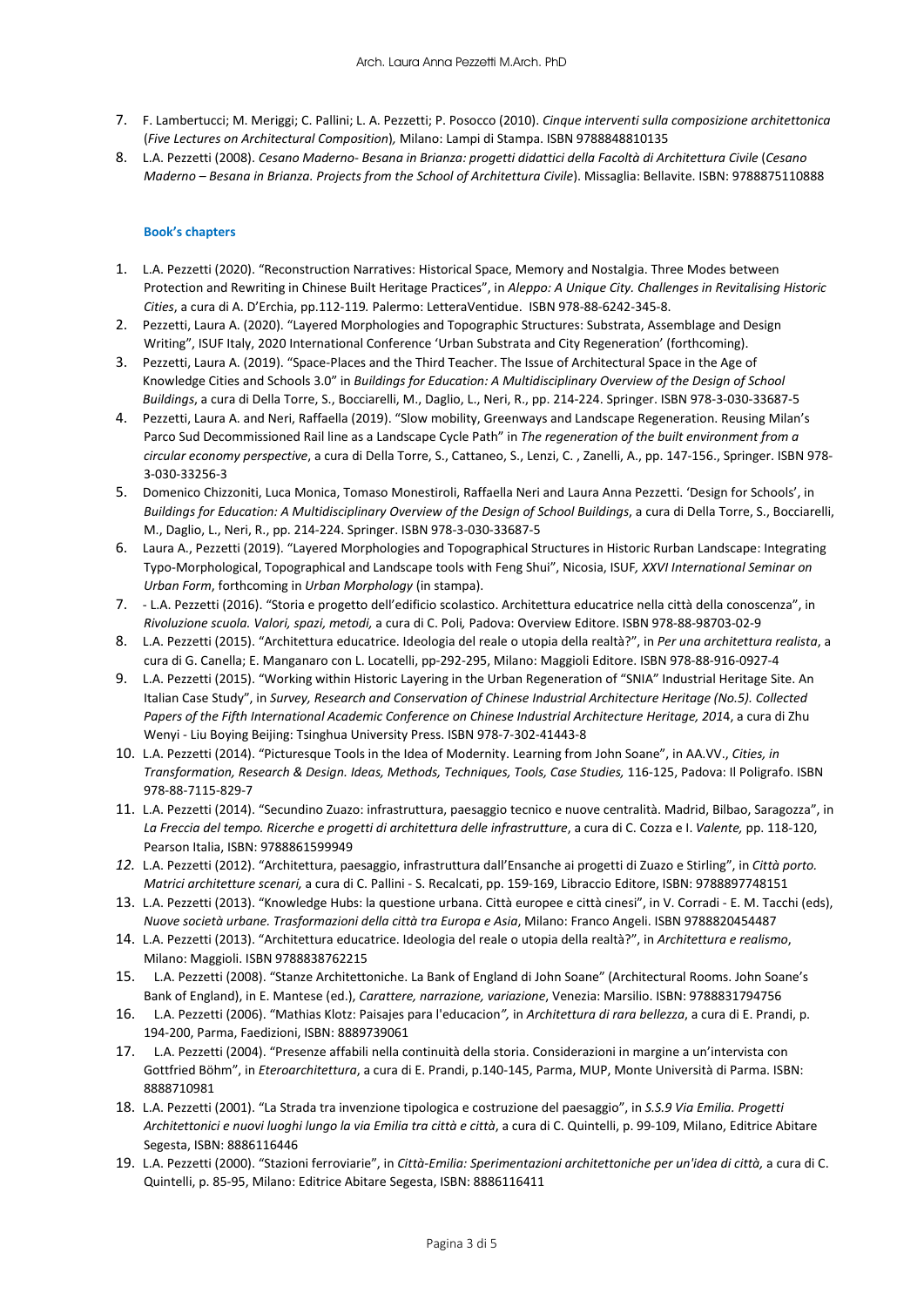As a student she published:

- 20. A. Christofellis, L.A. Pezzetti, et als. (1995*).* "Tre interni urbani per il Centro di Milano*"* (1992), *Quaderni del Dipartimento di Progettazione dell'Architettura* 13 and 16, Vol.II, CittàStudi, pp. 8-9 e 15-25. ISBN: 88-251-0104-X
- 21. L.A. Pezzetti et als. (1995). "A Niguarda: protesi, connessione, innesto*", Progetti per Milano*, *Quaderni del Dipartimento di Progettazione dell'Architettura,* n.18, vol. I, Milano: Città Studi.
- 22. F. Acuto, e L.A. Pezzetti (1993). "L'antico nelle istanze di trasformazione della città", in A. Torricelli, Il Castello a mare di *Palermo. La distrutta fortezza della Cala rinvenuta e progettata come caposaldo della composizione urbana*. p. 117-134, Palermo, Flaccovio Editore. ISBN: 8878040908
- 23. R. Fiorini, L.A. Pezzetti e L. Vernetti (1991). "Casa Comolli-Rustici di G. Terragni e P. Lingeri", in M. G. Folli G. Neri, *Tra Novecento e Razionalismo - Architetture milanesi*, 1920-1940. ISBN: 8825100086

## **Papers in scientific journals**

- 1. Pezzetti, Laura A. (2020). "Racconto intorno al fuoco / Fireside Tale", *Abitare* 595, giugno: 50-59. ISSN 0001-3218
- 2. Pezzetti, Laura A. (2020). "Promenade Artistica / Artistic Promenade", *Abitare* 593, aprile: 70-74. ISSN 0001-3218
- 3. Pezzetti, Laura A. (2020). "Architectural Excavation and Ground Rewriting. The Imperial Examination Museum of China", *Time and Architecture* 1, 106-113.
- 4. L.A. Pezzetti (2019). "Overwriting the Urban Palimpsest. A Regenerative Structure for Historic Public Spaces and Buildings: Insertion, Overwriting, and Grafting", *New Architecture* (2), no.183, April: 5-14. ISSN 1000-3959
- 5. L.A. Pezzetti (2019). "Per un progetto coevolutivo tra stratificazione e nuova scrittura", in *Il progetto di*
- 6. L.A. Pezzetti (2018). "Una struttura rigenerativa per Fenghuang 'Historical and Cultural Famous Town'. Conservazione, riscrittura e paesaggio storico", *Ananke* 85: 92-97. ISSN 1129-8219; ISBN 978-88-98743-52-1
- 7. L.A. Pezzetti and Kun Li (2018). "Exploring a Regenerative Structure Integrating Conservation, Remodelling, and Development for Fenghuang Historic Rurban Landscape", *Urbanistica Informazioni*, special issue: 68-79. ISSN 0392-5005
- 8. L.A. Pezzetti (2017). "The Old and the New. Designs to Enhance Cesano Maderno Old Town through a Regenerative Structure", *BUILT HERITAGE* vol. 1 n.4, pp.52-70. ISSN 2096-3041
- 9. L.A. Pezzetti (2017). "LIU Kecheng a Xi'an. Memoria, conservazione, progetto", *ANANKE* 80, January 2017, pp. 82-89, ISSN: 1129-8219
- 10. L.A. Pezzetti (2017). *"Le molte Pechino, tra reinvenzione del passato e legittimazione del presente",* Introduzione al volume *Pechino,* Collana "Architetture e Interni Urbani" in collaborazione tra Corriere della Sera, Politecnico di Milano, Abitare, n. 25, pp. 7-7. Milano: RCS Media Group. ISNN: 2035-8431
- *11.* L.A. Pezzetti (2015). "Design-led Approach within Historical Urban Landscape. An Italian Case Study/ Yǐ shèjì wéi dǎoxiàng de lìshǐ xìng chéngshì jǐngguân yî xiàng yìdàlì ànlì de yánjiû", *Architecture and Culture*, n.130, January 2015, pp.74-77. ISSN 1672-4909
- 12. L.A. Pezzetti (2012). "L'intelligenza delle cose" (The Brightness of Things), in *Gianugo Polesello, maestro dell'indecifrabile. Autoritratti,* Venezia: IUAV, "Quaderni del Dipartimento di Progettazione dell'Architettura". ISSN: 2038-7814
- 13. L.A. Pezzetti, C. Sarfatti (2011). "Milano Smart City, laboratorio di innovazione sostenibile", *EIDOS*, vol. 5, p. 62-66. ISSN: 1972-6988
- 14. L.A. Pezzetti (2010). "I disegni delle Banking Hall di John Soane. 'Visual poetry' e visione archeologica", *Il Disegno di Architettura*, n.37, pp.42-47. ISSN: 1121-8770
- *15.* L.A. Pezzetti (2010). "Architettura senza composizione?", in *Giornale della Scuola di Architettura Civile* n.3, a cura di L.A. Pezzetti, R. Canella *Architettura / Composizione*, Cuneo: Arabafenice. ISBN:9788895853796
- 16. Laura Anna Pezzetti (2008). "La riconfigurazione delle corti di Palazzo Arese Jacini" (The remodelling of the courts in palazzo Arese Jacini), in A. Botti - P. Resbelli, *Arch&Stone '08. Architetture in pietra del nuovo millennio*, p. 86-87, Magalini Editrice Due. ISBN: 9788890384905
- 17. L. A. Pezzetti (2007). "Sequenze introverse nel sistema degli spazi pubblici di Cesano Maderno" (Introverted Sequences within the Public Spaces of Cesano Maderno), in M.C. Loi, *Stanze del tempo. Le arti, le donne*, p. 76-77, Milano, Clup, ISBN: 9788870909319
- 18. L.A. Pezzetti (2007). "Sequenze introverse. La riconfigurazione delle corti di Palazzo Arese Jacini nel sistema degli spazi pubblici di Cesano Maderno" (Introverted Sequences. The Remodelling of the Courts in Palazzo Arese Jacini within the Public Spaces of Cesano Maderno), in C. Visentin, *Lo Spazio Pubblico*. p. 97-102, Il Prato. ISBN: 978888956664
- 19. Laura Anna Pezzetti (2006). "Progetto di riuso e allestimento di Palazzo Arese Jacini / Project for the reuse and installation of Palazzo Arese Jacini", *D'A. D'ARCHITETTURA*, vol. 31, p. 72-73, ISSN: 1720-0342
- 20. Laura Anna Pezzetti (2006). "Riconfigurazione delle corti interne al complesso di Palazzo Arese Jacini ed inserimento di un collegamento in quota / Reconfiguration of internal courtyards in Palazzo Arese Jacini", D'A. *D'ARCHITETTURA*, vol. 31, p. 74-75, ISSN: 1720-0342.
- 21. Laura Anna Pezzetti (2006). "Intervista a Gigi Ponti Interview with Major Gigi Ponti", *D'A. D'ARCHITETTURA*, vol. 31, p. 70-72, ISSN: 1720-0342
- 22. Laura Anna Pezzetti (2003). "Interni passanti", *Studi su Venezia dopo Palladio: progetti e ipotesi*, IUAV, vol. 17, p. 4-5,